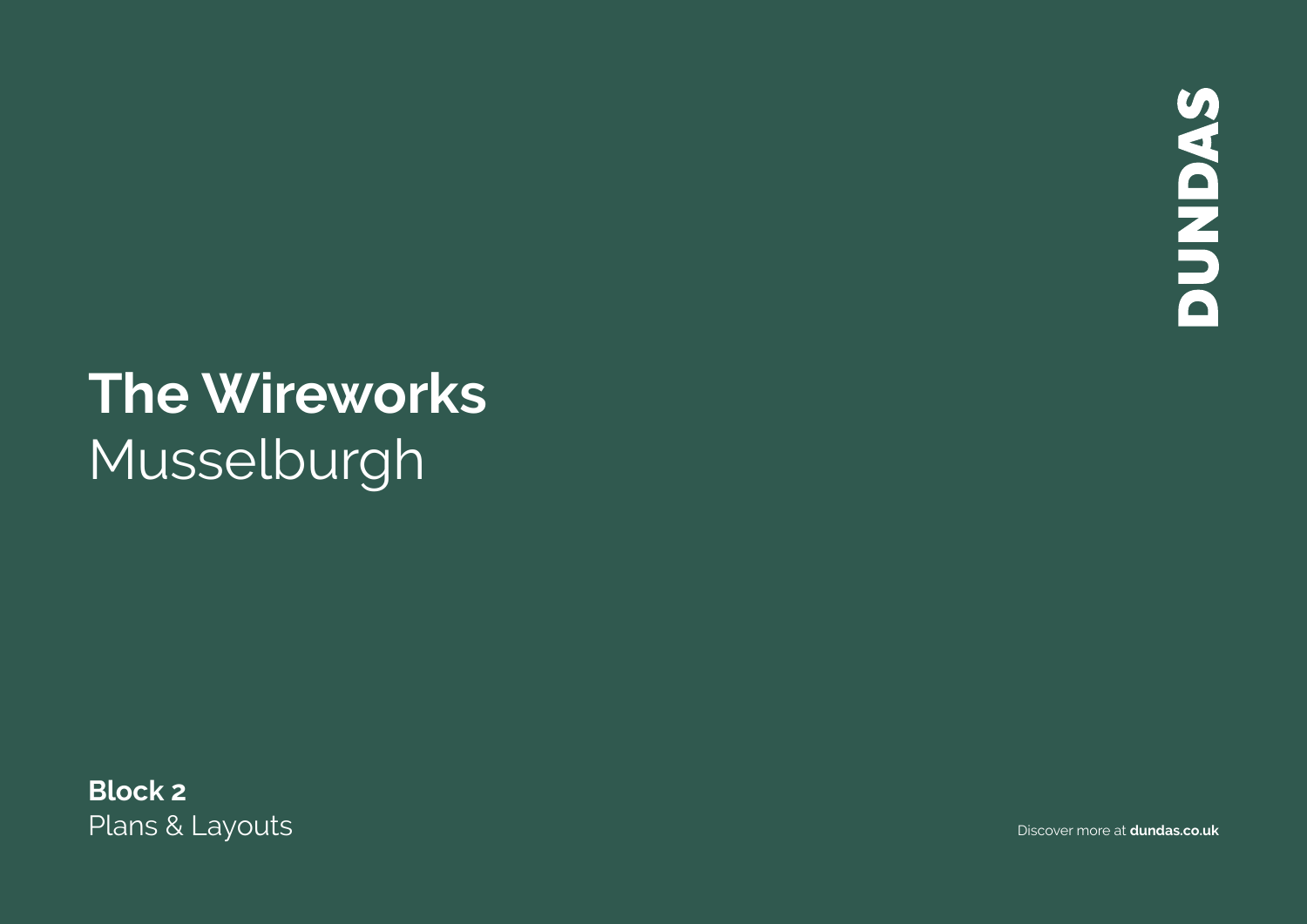## Ground Floor Plans

| <b>TYPE</b> | <b>PLOT</b> | <b>FLOOR</b> | <b>AREA</b>        |  |
|-------------|-------------|--------------|--------------------|--|
| 2A          | 18          | Ground       | 753ft <sup>2</sup> |  |
| 2A          | 29          | Ground       | 753ft <sup>2</sup> |  |
| 2B          | 19          | Ground       | 753ft <sup>2</sup> |  |
| 2B          | 28          | Ground       | 753ft <sup>2</sup> |  |



### 2-bedroom apartment with garden patio **TYPE 2B**

| <b>PLOTS</b> | <b>ROOM</b>             | $METRIC (W \times D)$ | IMPERIAL $(W \times D)$ |
|--------------|-------------------------|-----------------------|-------------------------|
| 18, 29       | Kitchen/Dining/Living   | $5.97 \times 4.44$    | $19'7'' \times 14'7''$  |
|              | Bedroom 1               | $2.64 \times 3.89$    | $8'8'' \times 12'9''$   |
|              | En suite                | $2.64 \times 1.95$    | $8'8'' \times 6'5''$    |
|              | Bedroom 2               | $3.14 \times 2.64$    | $10'4'' \times 8'8''$   |
|              | Bathroom                | $1.93 \times 2.36$    | $6'4'' \times 7'9''$    |
|              | <b>Total Floor Area</b> | 70 <sup>m²</sup>      | 753ft <sup>2</sup>      |

### 2-bedroom apartment with garden patio

**\*Apartment Disclaimer**: Please note that some properties are built handed (mirror image) to those illustrated. These floor plans depict a typical layout of the apartment type.<br>**\*Apartment Disclaimer**: Please note that som All dimensions are approximate and floor plans are not to scale. Computer generated images. Individual features and elevational treatments may vary. Please ask the Rettie & Co. Property Broker for details of your chosen plot.



## **Dimensions**

| <b>PLOTS</b> | <b>ROOM</b>             | $METRIC (W \times D)$ | IMPERIAL $(W \times D)$ |
|--------------|-------------------------|-----------------------|-------------------------|
| 19.28        | Kitchen/Dining/Living   | $5.67 \times 4.47$    | $18'7'' \times 14'8''$  |
|              | Bedroom 1               | $2.71 \times 3.87$    | $8'11'' \times 12'8''$  |
|              | En suite                | $2.71 \times 1.95$    | $8'11'' \times 6'5''$   |
|              | Bedroom 2               | $3.24 \times 2.64$    | $10'8" \times 8'8"$     |
|              | Bathroom                | $2.00 \times 2.37$    | $6'7'' \times 7'9''$    |
|              | <b>Total Floor Area</b> | 70 <sup>m²</sup>      | 753ft <sup>2</sup>      |

#### **TYPE 2A**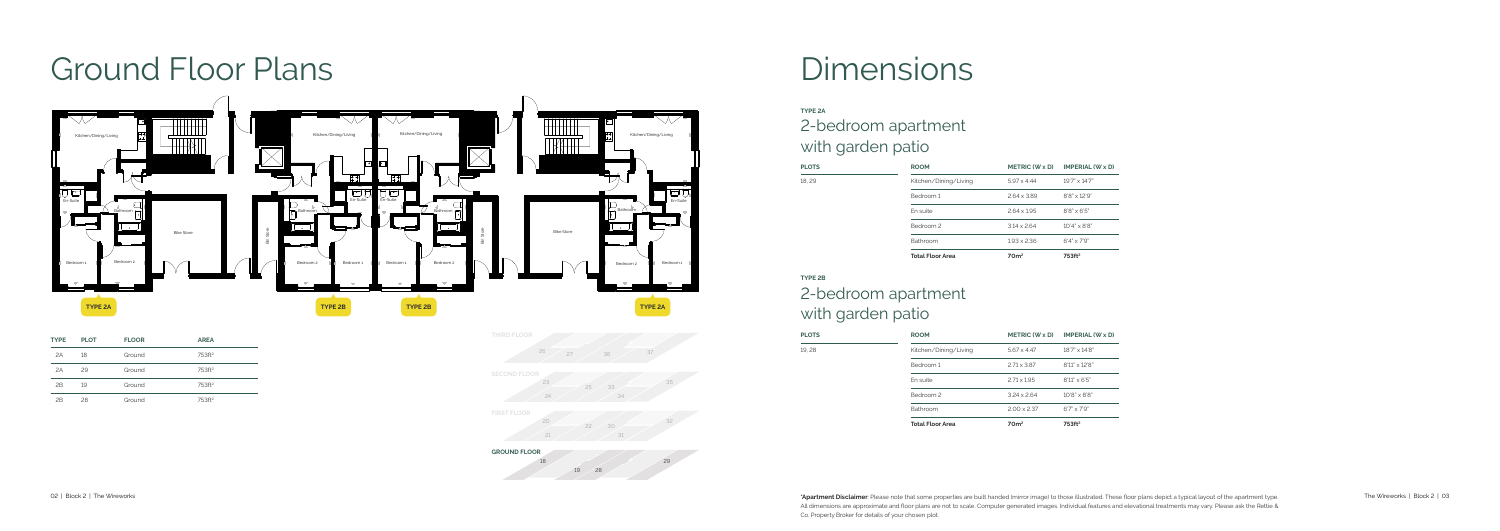## First & Second Floor Plans

| <b>TYPE</b> | <b>PLOT</b> | <b>FLOOR</b> | <b>AREA</b>        | <b>TYPE</b> | <b>PLOT</b> | <b>FLOOR</b> | <b>AREA</b>        |
|-------------|-------------|--------------|--------------------|-------------|-------------|--------------|--------------------|
| 2J          | 20          | First        | 753ft <sup>2</sup> | 2J          | 23          | Second       | 753ft <sup>2</sup> |
| 2J          | 32          | First        | 753ft <sup>2</sup> | 2J          | 35          | Second       | 753ft <sup>2</sup> |
| 1B          | 21          | First        | 517ft <sup>2</sup> | 1B          | 24          | Second       | 517ft <sup>2</sup> |
| 1B          | 31          | First        | 517ft <sup>2</sup> | 1B          | 34          | Second       | 517ft <sup>2</sup> |
| 2K          | 22          | First        | 775ft <sup>2</sup> | 2K          | 25          | Second       | 775ft <sup>2</sup> |
| 2K          | 30          | First        | 775ft <sup>2</sup> | 2K          | 33          | Second       | 775ft <sup>2</sup> |



### 1-bedroom apartment with Juliette balcony **TYPE 1B**

## Dimensions

### 2-bedroom apartment with balcony

| <b>PLOTS</b>  | <b>ROOM</b>             | $METRIC (W \times D)$ | IMPERIAL (W $\times$ D) |
|---------------|-------------------------|-----------------------|-------------------------|
| 21, 24, 31 34 | Kitchen/Dining/Living   | $4.68 \times 5.77$    | $15'4'' \times 18'11''$ |
|               | Bedroom 1               | $2.69 \times 3.66$    | $8'10'' \times 12'0''$  |
|               | Bathroom                | $2.69 \times 2.00$    | $8'10'' \times 6'7''$   |
|               | <b>Total Floor Area</b> | 48m <sup>2</sup>      | 517ft <sup>2</sup>      |



| <b>PLOTS</b>   | <b>ROOM</b>             | METRIC $(W \times D)$ | IMPERIAL (W $\times$ D) | <b>PLOTS</b>   | <b>ROOM</b>             | $METRIC (W \times D)$ | $IMPERIAL (W \times D)$ |
|----------------|-------------------------|-----------------------|-------------------------|----------------|-------------------------|-----------------------|-------------------------|
| 20, 23, 32, 35 | Kitchen/Dining/Living   | $5.96 \times 4.49$    | 19'7" x 14'9"           | 22, 25, 30, 33 | Kitchen/Dining/Living   | $5.58 \times 5.08$    | $18'4'' \times 16'8''$  |
|                | Bedroom 1               | $2.71 \times 3.98$    | $8'11'' \times 13'1''$  |                | Bedroom 1               | $2.85 \times 4.02$    | 9'4" x 13'2"            |
|                | En suite                | $2.71 \times 2.00$    | $8'11'' \times 6'7''$   |                | En suite                | $2.85 \times 1.44$    | $9'4'' \times 4'9''$    |
|                | Bedroom 2               | $3.14 \times 2.72$    | $10'4'' \times 8'11''$  |                | Bedroom 2               | $2.85 \times 2.71$    | $9'4'' \times 8'11''$   |
|                | Bathroom                | $2.00 \times 2.43$    | 6'7" x 7'0"             |                | Bathroom                | $1.95 \times 2.52$    | $6'5'' \times 8'3''$    |
|                | <b>Total Floor Area</b> | 70 <sup>m²</sup>      | 753ft <sup>2</sup>      |                | <b>Total Floor Area</b> | 72m <sup>2</sup>      | 775ft <sup>2</sup>      |

### 2-bedroom apartment with balcony **TYPE 2J TYPE 2K**



19 28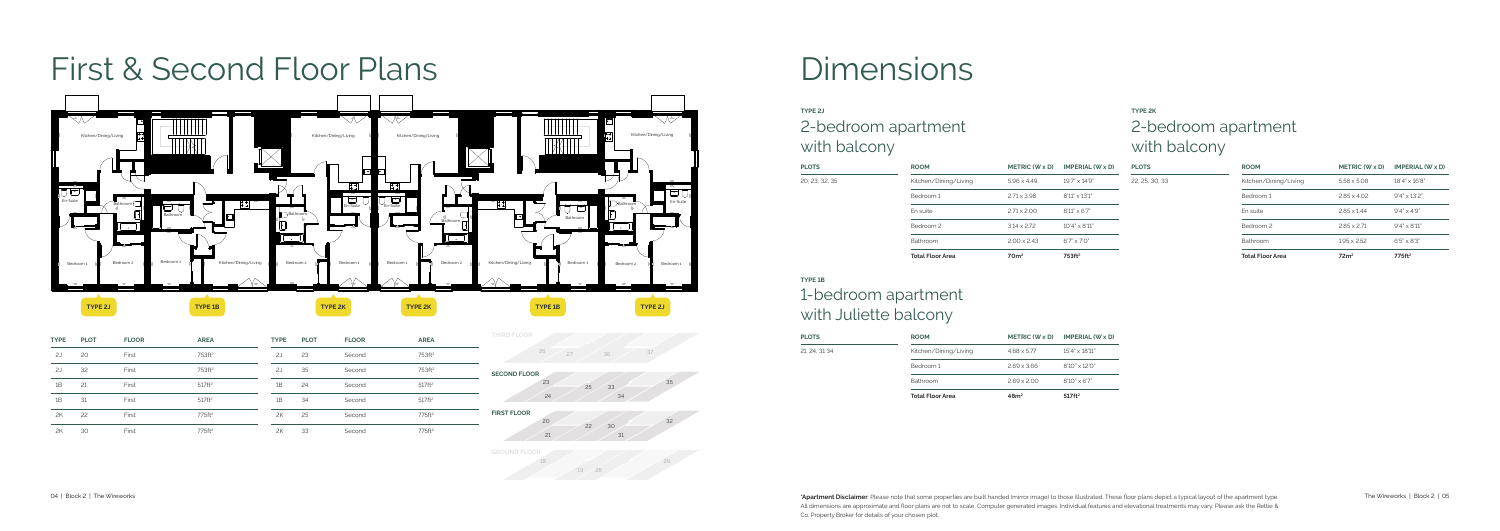## Third Floor Plans

| <b>TYPE</b> | <b>PLOT</b> | <b>FLOOR</b> | <b>AREA</b>             |  |
|-------------|-------------|--------------|-------------------------|--|
| 3G          | 26          | Third        | $1.055$ ft <sup>2</sup> |  |
| 3G          | 37          | Third        | $1.055$ ft <sup>2</sup> |  |
| 3H          | 27          | Third        | 1.023 ft <sup>2</sup>   |  |
| 3H          | 36          | Third        | 1.023 <sup>ft2</sup>    |  |



**Apartment Disclaimer**: Please note that some properties are built handed (mirror image) to those illustrated. These floor plans depict a typical layout of the apartment type. The Wireworks | Block 2 | 07 All dimensions are approximate and floor plans are not to scale. Computer generated images. Individual features and elevational treatments may vary. Please ask the Rettie & Co. Property Broker for details of your chosen plot.

| <b>PLOTS</b> | <b>ROOM</b>             | METRIC $(W \times D)$ | IMPERIAL $(W \times D)$ |
|--------------|-------------------------|-----------------------|-------------------------|
| 26.37        | Kitchen/Dining/Living   | $5.99 \times 6.65$    | 19'8" x 21'10"          |
|              | Bedroom 1               | $3.57 \times 3.62$    | $11'9'' \times 11'11''$ |
|              | En suite                | $2.41 \times 2.04$    | $7'11'' \times 6'8''$   |
|              | Bedroom 2               | $2.72 \times 4.03$    | $8'11'' \times 13'3''$  |
|              | Bedroom 3               | $3.45 \times 2.38$    | $11'4'' \times 7'10''$  |
|              | Bathroom                | 2.38 x 2.04           | $7'10'' \times 6'8''$   |
|              | <b>Total Floor Area</b> | 98m <sup>2</sup>      | $1.055$ ft <sup>2</sup> |

### 3-bedroom apartment with balcony **TYPE 3G**

| <b>PLOTS</b> | <b>ROOM</b>             | $METRIC (W \times D)$ | IMPERIAL $(W \times D)$ |  |
|--------------|-------------------------|-----------------------|-------------------------|--|
| 27.36        | Kitchen/Dining/Living   | $5.59 \times 6.65$    | 18'4" x 21'10"          |  |
|              | Bedroom 1               | $3.52 \times 3.62$    | $11'7'' \times 11'11''$ |  |
|              | En suite                | $2.41 \times 2.04$    | $7'11'' \times 6'8''$   |  |
|              | Bedroom 2               | $2.71 \times 4.03$    | $8'11'' \times 13'3''$  |  |
|              | Bedroom 3               | $3.18 \times 2.38$    | $10'5'' \times 7'10''$  |  |
|              | Bathroom                | $2.47 \times 2.04$    | $8'1'' \times 6'8''$    |  |
|              | <b>Total Floor Area</b> | 95m <sup>2</sup>      | 1.023 ft <sup>2</sup>   |  |



## **Dimensions**

#### **TYPE 3H**

### 3-bedroom apartment with balcony